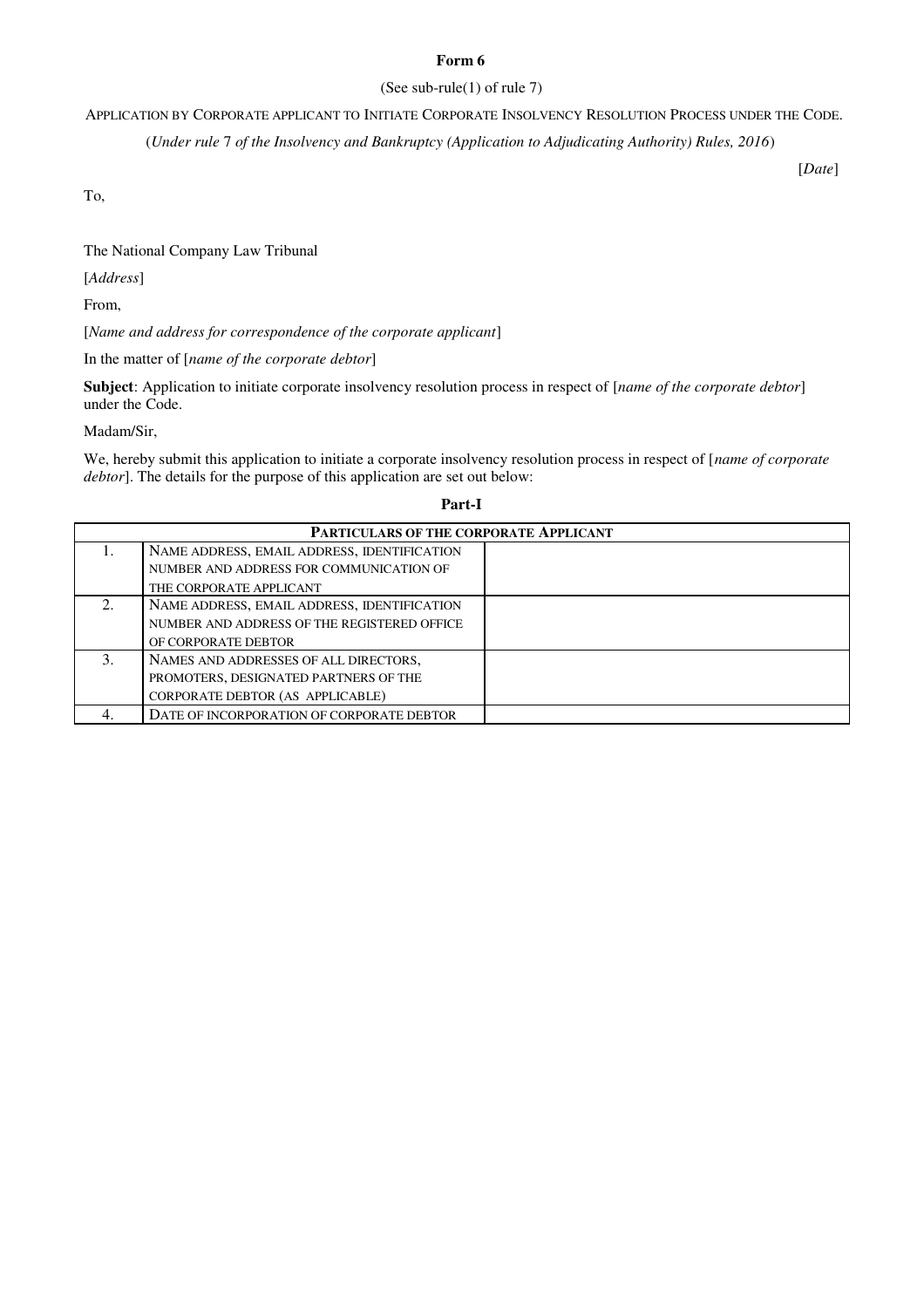| 5. | NOMINAL SHARE CAPITAL AND THE PAID-UP SHARE    |  |
|----|------------------------------------------------|--|
|    | CAPITAL OF THE CORPORATE DEBTOR AND/OR         |  |
|    | DETAILS OF GUARANTEE CLAUSE AS PER             |  |
|    | MEMORANDUM OF ASSOCIATION (AS APPLICABLE)      |  |
| 6. | NAME, ADDRESS AND AUTHORITY OF PERSON          |  |
|    | SUBMITTING APPLICATION ON BEHALF OF            |  |
|    | CORPORATE APPLICANT                            |  |
|    | (ENCLOSE AUTHORISATION)                        |  |
| 7. | NAME AND ADDRESS OF PERSON RESIDENT IN INDIA   |  |
|    | AUTHORISED TO ACCEPT THE SERVICE OF PROCESS    |  |
|    | ON ITS BEHALF                                  |  |
|    | (ENCLOSE AUTHORISATION)                        |  |
| 8. | DOCUMENTATION TO SHOW THAT THE CORPORATE       |  |
|    | APPLICANT IS AUTHORISED TO INITIATE THE        |  |
|    | <b>CORPORATE INSOLVENCY RESOLUTION PROCESS</b> |  |

**Part - II**

| <b>PARTICULARS OF PROPOSED INTERIM RESOLUTION PROFESSIONAL</b> |                                             |  |  |  |
|----------------------------------------------------------------|---------------------------------------------|--|--|--|
|                                                                | NAME, ADDRESS, EMAIL ADDRESS AND THE        |  |  |  |
|                                                                | REGISTRATION NUMBER OF THE PROPOSED INTERIM |  |  |  |
|                                                                | <b>RESOLUTION PROFESSIONAL</b>              |  |  |  |

**Part - III**

| PARTICULARS OF FINANCIAL / OPERATIONAL DEBT [CREDITOR WISE, AS APPLICABLE] |                                                 |  |
|----------------------------------------------------------------------------|-------------------------------------------------|--|
| 1.                                                                         | NAME(S) OF FINANCIAL / OPERATIONAL              |  |
|                                                                            | CREDITION(S)                                    |  |
| 2.                                                                         | ADDRESS OF CORRESPONDENCE OF THE FINANCIAL /    |  |
|                                                                            | OPERATIONAL CREDITOR(S)                         |  |
| 3.                                                                         | TOTAL DEBT RAISED AND AMOUNT IN DEFAULT         |  |
| 4.                                                                         | DATE WHEN THE FINANCIAL / OPERATIONAL DEBT      |  |
|                                                                            | <b>WAS INCURRED</b>                             |  |
| 5.                                                                         | PARTICULARS OF SECURITY HELD, IF ANY, THE DATE  |  |
|                                                                            | OF ITS CREATION, ITS ESTIMATED VALUE AS PER THE |  |
|                                                                            | CREDITOR.                                       |  |
|                                                                            | ATTACH A COPY OF A CERTIFICATE OF               |  |
|                                                                            | REGISTRATION OF CHARGE ISSUED BY THE            |  |
|                                                                            | REGISTRAR OF COMPANIES (IF THE CORPORATE        |  |
|                                                                            | DEBTOR IS A COMPANY)                            |  |
| 6.                                                                         | DETAILS OF RETENTION OF TITLE ARRANGEMENTS      |  |
|                                                                            | (IF ANY) IN RESPECT OF GOODS TO WHICH THE       |  |
|                                                                            | <b>OPERATIONAL DEBT REFERS</b>                  |  |
| 7.                                                                         | <b>RECORD OF DEFAULT WITH THE INFORMATION</b>   |  |
|                                                                            | UTILITY, IF ANY                                 |  |
| 8.                                                                         | LIST OF DOCUMENTS ATTACHED TO THIS              |  |
|                                                                            | APPLICATION IN ORDER TO PROVE THE EXISTENCE OF  |  |
|                                                                            | FINANCIAL / OPERATIONAL DEBT AND THE AMOUNT     |  |
|                                                                            | <b>IN DEFAULT</b>                               |  |

I, certify that, to the best of my knowledge, [*name of proposed insolvency professional*], is fully qualified and permitted to act as an insolvency professional in accordance with the Code and the associated rules and regulations.

[*Name of the corporate applicant*] has paid the requisite fee for this application through [*state means of payment*] on [*date*].

Yours sincerely,

| Signature of person authorised to act on behalf of the corporate applicant |  |  |
|----------------------------------------------------------------------------|--|--|
| Name in block letters                                                      |  |  |
| Position with or in relation to the corporate applicant                    |  |  |
| Address of person signing                                                  |  |  |